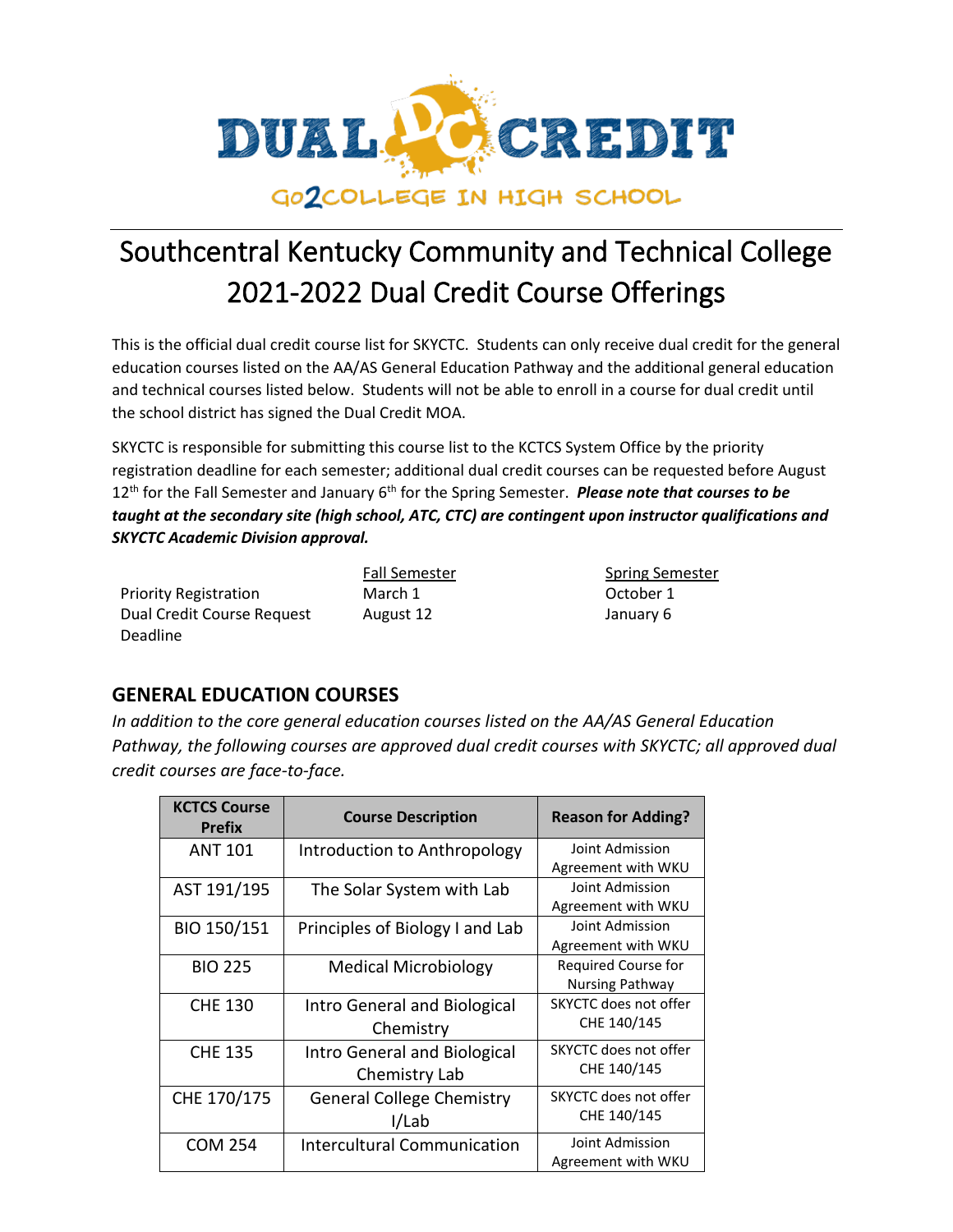

| <b>KCTCS Course</b><br><b>Prefix</b> | <b>Course Description</b>              | <b>Reason for Adding?</b>          |
|--------------------------------------|----------------------------------------|------------------------------------|
| <b>ECO 150</b>                       | Intro to Global Economics              | Joint Admission                    |
|                                      |                                        | Agreement with WKU                 |
| <b>ECO 202</b>                       | <b>Principles of Macroeconomics</b>    | Joint Admission                    |
|                                      |                                        | Agreement with WKU                 |
| <b>FLK 276</b>                       | Intro to Folk Studies                  | Joint Admission                    |
|                                      |                                        | Agreement with WKU                 |
| <b>MAT 110</b>                       | <b>Applied Mathematics</b>             | Required for technical             |
| <b>MAT 116</b>                       | <b>Technical Mathematics</b>           | programs<br>Required for technical |
|                                      |                                        | programs                           |
| <b>MAT 126</b>                       | <b>Technical Algebra and Trig</b>      | Required for technical             |
|                                      |                                        | programs                           |
| <b>MAT 205</b>                       | Math Elem/Middle School Teach I        | Required for technical<br>programs |
| <b>MAT 275</b>                       | Calculus III                           | Joint Admission                    |
|                                      |                                        | Agreement with WKU                 |
| <b>MAT 285</b>                       | <b>Differential Equations</b>          | Joint Admission                    |
|                                      |                                        | Agreement with UK                  |
| <b>MUS 222</b>                       | History and Sociology of Rock and Roll | Joint Admission                    |
|                                      |                                        | Agreement with WKU                 |
| PHY 231/241                          | <b>General University Physics I</b>    | Joint Admission                    |
|                                      | and Lab                                | Agreement with WKU                 |
| PHY 232/242                          | <b>General University Physics II</b>   | Joint Admission                    |
|                                      | and Lab                                | Agreement with WKU                 |
| <b>PSY 223</b>                       | Developmental Psychology               | Joint Admission                    |
|                                      |                                        | Agreement with WKU                 |
| <b>PSY 298</b>                       | Abnormal Psychology                    | Joint Admission                    |
|                                      |                                        | Agreement with WKU                 |
| <b>REL 121</b>                       | Intro to New Testament                 | Joint Admission                    |
|                                      |                                        | Agreement with WKU                 |
| <b>SED 101</b>                       | Sign Language I                        | Joint Admission                    |
|                                      |                                        | Agreement with WKU                 |
| <b>SED 102</b>                       | Sign Language II                       | Joint Admission                    |
|                                      |                                        | Agreement with WKU                 |

#### **TECHNICAL EDUCATION COURSES**

*All approved dual credit courses are face-to-face.* 

| <b>KCTCS Course</b><br><b>Prefix</b> | <b>Course Description</b>   | Pathway         | <b>SEEK</b><br>Eligible? |
|--------------------------------------|-----------------------------|-----------------|--------------------------|
| ACC 201                              | <b>Financial Accounting</b> | <b>Business</b> | Yes                      |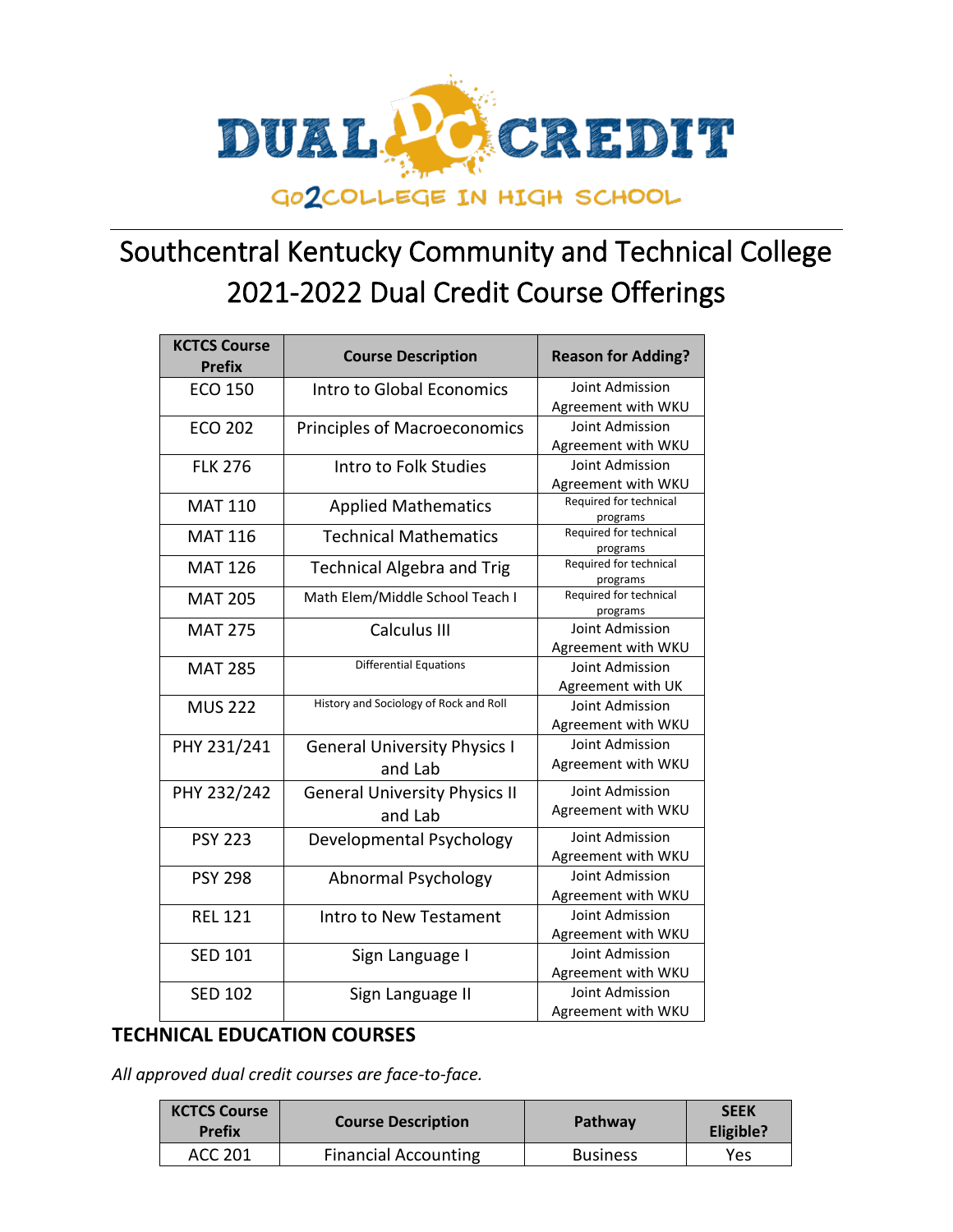

| <b>KCTCS Course</b><br><b>Prefix</b> | <b>Course Description</b>             | Pathway                 | <b>SEEK</b><br><b>Eligible?</b> |
|--------------------------------------|---------------------------------------|-------------------------|---------------------------------|
| <b>ACC 202</b>                       | <b>Managerial Accounting</b>          | <b>Business</b>         | Yes                             |
| ACR 100/101                          | <b>Refrigeration Fundamentals</b>     | <b>HVAC</b>             | Yes                             |
| ACR 102/103                          | <b>HVAC Electricity</b>               | <b>HVAC</b>             | Yes                             |
| ADX 120/121                          | <b>Basic Automotive Electricity</b>   | Diesel Technology       | Yes                             |
| <b>AHS 115</b>                       | <b>Medical Terminology</b>            | Nursing; Allied Health  | Yes                             |
| <b>BAS 120</b>                       | <b>Personal Finance</b>               | <b>Business</b>         | Yes                             |
| <b>BAS 160</b>                       | Intro to Business                     | <b>Business</b>         | Yes                             |
| <b>BAS 170</b>                       | Entrepreneurship                      | <b>Business</b>         | Yes                             |
| <b>BAS 282</b>                       | <b>Principals of Marketing</b>        | <b>Business</b>         | Yes                             |
| <b>BAS 283</b>                       | <b>Principles of Management</b>       | <b>Business</b>         | Yes                             |
| <b>BRX 120</b>                       | <b>Basic Blueprint Reading</b>        | Welding, IMT            | Yes                             |
| <b>CAD 100</b>                       | Intro Computer Aided Design           | Engineering             | Yes                             |
| <b>CAD 200</b>                       | Intermediate Computer Aided<br>Design | Engineering             | Yes                             |
| <b>CIT 105</b>                       | Intro to Computers                    | <b>CIT</b>              | Yes                             |
| <b>CIT 111</b>                       | Computer Hardware & Software          | <b>CIT</b>              | Yes                             |
| <b>CIT 120</b>                       | <b>Computational Thinking</b>         | <b>CIT</b>              | Yes                             |
| <b>CIT 150</b>                       | Internet Technologies                 | <b>CIT</b>              | Yes                             |
| <b>CIT 155</b>                       | Web Page Development                  | <b>CIT</b>              | Yes                             |
| <b>CIT 157</b>                       | Web Site Design and Production        | <b>CIT</b>              | Yes                             |
| <b>CIT 160</b>                       | Intro to Networking Concepts          | <b>CIT</b>              | Yes                             |
| <b>CIT 161</b>                       | Intro to Networking                   | <b>CIT</b>              | Yes                             |
| <b>CIT 180</b>                       | <b>Security Fundamentals</b>          | <b>CIT</b>              | Yes                             |
| <b>CIT 232</b>                       | <b>Help Desk Operations</b>           | <b>CIT</b>              | Yes                             |
| <b>CMM 110</b>                       | <b>Fundamentals Machine Tools A</b>   | <b>CMM</b>              | Yes                             |
| <b>CMM 112</b>                       | <b>Fundamentals Machine Tools B</b>   | <b>CMM</b>              | Yes                             |
| <b>CRJ 100</b>                       | Intro to Criminal Justice             | <b>Criminal Justice</b> | Yes                             |
| <b>CRJ 102</b>                       | <b>Introduction to Corrections</b>    | <b>Criminal Justice</b> | Yes                             |
| CRT 230/231                          | <b>Structural Analysis &amp; Lab</b>  | Auto                    | Yes                             |
| CRT 250/251                          | <b>Mechanical Electrical</b>          | Auto                    | Yes                             |
|                                      | Components & Lab                      |                         |                                 |
| <b>CUL 100</b>                       | Intro to Culinary Arts                | Culinary                | Yes                             |
| <b>CUL 125</b>                       | Sanitation and Safety                 | Culinary                | Yes                             |
| <b>EDP 202</b>                       | Human Development and Learning        | Education               | Yes                             |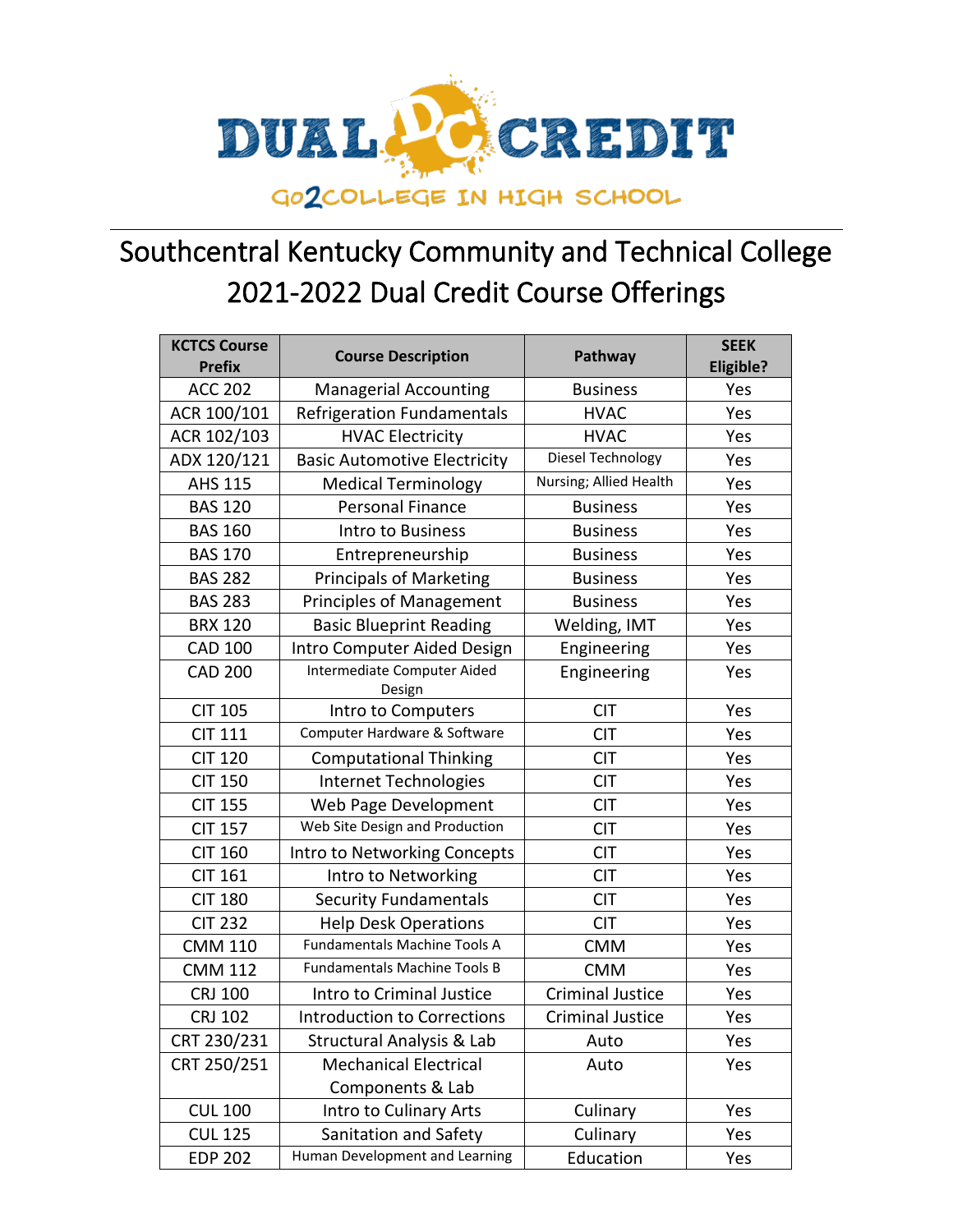

| <b>KCTCS Course</b><br><b>Prefix</b> | <b>Course Description</b>                    | Pathway             | <b>SEEK</b><br><b>Eligible?</b> |
|--------------------------------------|----------------------------------------------|---------------------|---------------------------------|
| <b>EDU 201</b>                       | Intro to American Education                  | Education           | Yes                             |
| <b>EDU 240</b>                       | <b>Elementary and Middle School</b><br>Lit   | Education           | Yes                             |
| EET 154/155                          | <b>Electrical Construction I</b>             | Electrical          | Yes                             |
| <b>ELT 103</b>                       | Intro to Engineering                         | Engineering         | Yes                             |
| <b>ELT 110</b>                       | Circuits I                                   | Electrical, IMT     | Yes                             |
| <b>ELT 114</b>                       | Circuits II                                  | Electrical, IMT     | Yes                             |
| FPX 100/101                          | <b>Fluid Power</b>                           | <b>IMT</b>          | Yes                             |
| <b>FIR 101</b>                       | <b>Basic Firefighting I</b>                  | <b>Fire Science</b> | Yes                             |
| <b>FIR 102</b>                       | <b>Basic Firefighting II</b>                 | <b>Fire Science</b> | Yes                             |
| <b>FIR 103</b>                       | <b>Basic Firefighting III</b>                | <b>Fire Science</b> | Yes                             |
| <b>FIR 104</b>                       | <b>Basic Firefighting IV</b>                 | <b>Fire Science</b> | Yes                             |
| FRS 2061                             | <b>Emergency Medical</b>                     | <b>EMT</b>          | Yes                             |
|                                      | Technician                                   |                     |                                 |
| IMT 100/101                          | <b>Welding for Maintenance</b>               | <b>IMT</b>          | Yes                             |
| IMT 110/111                          | <b>IMT Electrical Principles</b>             | <b>IMT</b>          | Yes                             |
| IMT 150/151                          | Maintaining Industrial Equip                 | <b>IMT</b>          | Yes                             |
| <b>MIT 217</b>                       | <b>Medical Office Procedures</b>             | MIT                 | Yes                             |
| <b>NAA 100</b>                       | <b>Nursing Assistant Skills I</b>            | <b>Nursing</b>      | Yes                             |
| <b>NFS 101</b>                       | <b>Human Nutrition and</b>                   | Culinary            | Yes                             |
|                                      | Wellness                                     |                     |                                 |
| <b>OST 110</b>                       | Doc Formatting & Intro to Word<br>Processing | MIT                 | Yes                             |
| <b>OST 275</b>                       | <b>Office Management</b>                     | <b>MIT</b>          | Yes                             |
| <b>PLW 150</b>                       | <b>Digital Electronics</b>                   | Engineering         | Yes                             |
| <b>SWK 124</b>                       | Intro to Social Services                     | Social Work         | Yes                             |
| <b>SWK 269</b>                       | Juvenile Delinquency                         | Social Work         | Yes                             |
| <b>WLD</b>                           | Oxy-Fuel Systems                             | Welding             | Yes                             |
| 100/101                              |                                              |                     |                                 |
| <b>WLD</b>                           | <b>Cutting Processes and Lab</b>             | Welding             | Yes                             |
| 110/111                              |                                              |                     |                                 |
| <b>WLD</b>                           | Shielded Metal Arc Welding                   | Welding             | Yes                             |
| 120/121                              |                                              |                     |                                 |